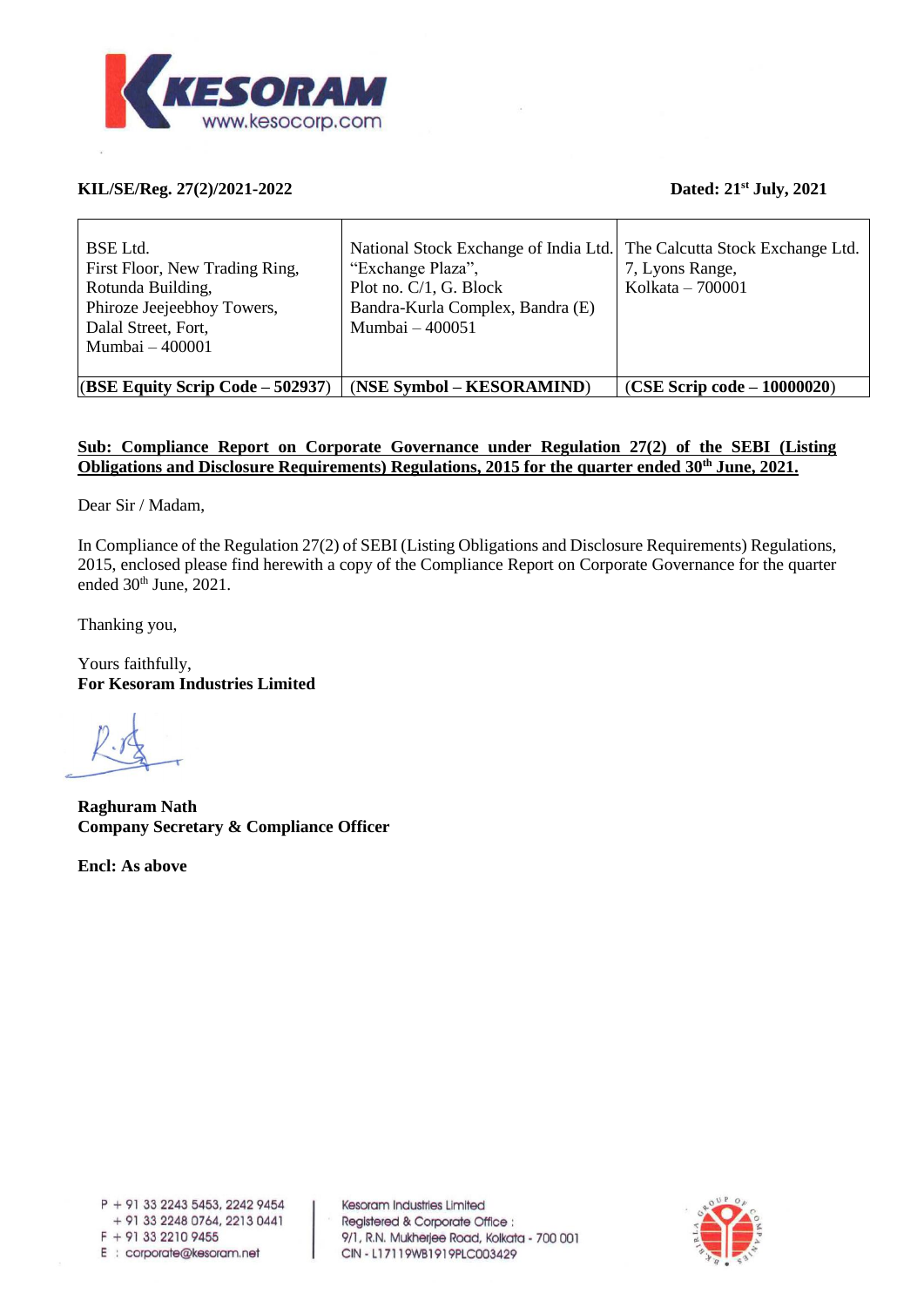|        | Corporate Governance - KESORAM INDUSTRIES LIMITED - For Quarter ending June 2021 |                             |            |            |                                                |                            |                         |                                                                                                   |                                             |                                       |                            |                      |                                                 |                                                                                                                                                    |                                                                                                                                                                        |                                                                                                                                                                                          |                                                                                                                                                                                                           |
|--------|----------------------------------------------------------------------------------|-----------------------------|------------|------------|------------------------------------------------|----------------------------|-------------------------|---------------------------------------------------------------------------------------------------|---------------------------------------------|---------------------------------------|----------------------------|----------------------|-------------------------------------------------|----------------------------------------------------------------------------------------------------------------------------------------------------|------------------------------------------------------------------------------------------------------------------------------------------------------------------------|------------------------------------------------------------------------------------------------------------------------------------------------------------------------------------------|-----------------------------------------------------------------------------------------------------------------------------------------------------------------------------------------------------------|
|        | Annexure                                                                         |                             |            |            |                                                |                            |                         |                                                                                                   |                                             |                                       |                            |                      |                                                 |                                                                                                                                                    |                                                                                                                                                                        |                                                                                                                                                                                          |                                                                                                                                                                                                           |
|        |                                                                                  |                             |            |            |                                                |                            |                         | I. Composition of Board of Directors                                                              |                                             |                                       |                            |                      |                                                 |                                                                                                                                                    |                                                                                                                                                                        |                                                                                                                                                                                          |                                                                                                                                                                                                           |
| Sr     | <b>Title</b><br>(Mr /<br>Ms)                                                     | Name of the Director        | PAN ^      | <b>DIN</b> | Category 1 of<br>directors                     | Category 2 of<br>directors | Date of<br><b>Birth</b> | Whether<br>special<br>resolution<br>passed?<br>Refer Reg.<br>17(1A) of<br>Listing<br>Regulations] | Date of<br>passing<br>special<br>resolution | <b>Initial Date of</b><br>appointment | Date of Re-<br>appointment | Date of<br>cessation | <b>Tenure of</b><br>director<br>(in<br>months)* | No of<br>Directorship<br>in listed<br>entities<br>including this<br>listed entity<br>(Refer<br>Regulation<br>17A of Listing<br><b>Regulations)</b> | No of<br>Independent<br>Directorship<br>in listed<br>entities<br>including thi:<br>listed entity<br>(Refer<br>Regulation<br>17A(1) of<br>Listing<br><b>Regulations</b> | <b>Number of</b><br>memberships<br>in Audit/<br><b>Stakeholder</b><br>Committee(s)<br>including this<br>listed entity<br>(Refer<br>Regulation<br>26(1) of Listing<br><b>Regulations)</b> | No of post of<br>Chairperson in<br>Audit/<br>Stakeholder<br>Committee<br>held in listed<br>entities<br>including this<br>listed entity<br>(Refer<br>Regulation<br>26(1) of Listing<br><b>Regulations)</b> |
|        |                                                                                  |                             |            |            |                                                |                            |                         |                                                                                                   |                                             |                                       |                            |                      |                                                 |                                                                                                                                                    |                                                                                                                                                                        |                                                                                                                                                                                          |                                                                                                                                                                                                           |
|        |                                                                                  |                             |            |            |                                                |                            |                         |                                                                                                   |                                             |                                       |                            |                      |                                                 |                                                                                                                                                    |                                                                                                                                                                        |                                                                                                                                                                                          |                                                                                                                                                                                                           |
| -1     | Mrs                                                                              | Manjushree Khaitan          | AGFPK0198L | 00055898   | Non-Executive -<br>Non Independent<br>Director | Chairperson 24-12-1955     |                         | NA                                                                                                | <b>NA</b>                                   | 30-10-1998                            | 29-09-2020                 |                      |                                                 | 2                                                                                                                                                  | $\mathbf{0}$                                                                                                                                                           | $\mathbf{0}$                                                                                                                                                                             | $\overline{0}$                                                                                                                                                                                            |
|        | $2 \,$ Mr                                                                        | Kashi Prasad Khandelwal     | AETPK9443E | 00748523   | Non-Executive -<br>Independent<br>Director     | Not<br>Applicable          | 04-03-1951              | NA                                                                                                | <b>NA</b>                                   | 10-04-2012                            | 26-07-2019                 |                      | 111                                             | $\overline{4}$                                                                                                                                     | $\overline{4}$                                                                                                                                                         | $\overline{2}$                                                                                                                                                                           | 5                                                                                                                                                                                                         |
|        | $3 \text{ Mr}$                                                                   | Sudip Banerjee              | AANPB2951Q | 05245757   | Non-Executive -<br>Independent<br>Director     | Not<br>Applicable          | 01-02-1960              | NA                                                                                                | <b>NA</b>                                   | 29-04-2014                            | 26-07-2019                 |                      | 86                                              | $\overline{4}$                                                                                                                                     | 3                                                                                                                                                                      | 3                                                                                                                                                                                        | $\mathbf{0}$                                                                                                                                                                                              |
|        | $4$ Mr                                                                           | Lee Seow Chuan              | ZZZZZ9999Z | 02696217   | Non-Executive -<br>Independent<br>Director     | Not<br>Applicable          | 05-10-1948              | NA                                                                                                | <b>NA</b>                                   | 08-08-2014                            | 29-09-2020                 |                      | 83                                              |                                                                                                                                                    |                                                                                                                                                                        |                                                                                                                                                                                          | $\mathbf{0}$                                                                                                                                                                                              |
|        | $5$ Ms                                                                           | Jikyeong Kang               | ZZZZZ9999Z | 08045661   | Non-Executive -<br>Independent<br>Director     | Not<br>Applicable          | 22-10-1961              | <b>NA</b>                                                                                         | <b>NA</b>                                   | 10-01-2018                            | 13-07-2018                 |                      | 42                                              |                                                                                                                                                    |                                                                                                                                                                        |                                                                                                                                                                                          | $\overline{0}$                                                                                                                                                                                            |
|        | 6 Mr                                                                             | Bhaskar Niyogi              | ABJPN0641C | 03494944   | Non-Executive -<br>Nominee Director            | Not<br>Applicable          | 20-08-1952              | NA                                                                                                | <b>NA</b>                                   | 07-11-2019                            | 29-09-2020                 | 17-06-2021           |                                                 | $\mathbf{1}$                                                                                                                                       | $\overline{0}$                                                                                                                                                         |                                                                                                                                                                                          | $\overline{0}$                                                                                                                                                                                            |
| $\tau$ | Mr                                                                               | Padmalochanan Radhakrishnan | AAOPR4248M | 08284551   | <b>Executive Director</b>                      | Not.<br>Applicable         | 04-02-1968              | <b>NA</b>                                                                                         | <b>NA</b>                                   | 08-08-2019                            | 29-09-2020                 |                      |                                                 |                                                                                                                                                    | $\overline{0}$                                                                                                                                                         |                                                                                                                                                                                          | $\mathbf{0}$                                                                                                                                                                                              |
|        | 8 Mrs                                                                            | Mangala Radhakrishna Prabhu | AAGPP5122Q | 06450659   | Non-Executive -<br>Independent<br>Director     | Not<br>Applicable          | 15-04-1955              | NA                                                                                                | <b>NA</b>                                   | 14-05-2021                            |                            |                      | 2                                               | $\overline{4}$                                                                                                                                     | $\overline{4}$                                                                                                                                                         |                                                                                                                                                                                          | 2                                                                                                                                                                                                         |

| Wether the listed entity has a Regular Chairperson: Yes |
|---------------------------------------------------------|
| Whether Chairperson is related to MD or CEO : No        |

We have considered the initial date of appointment of Mr. Kashi Prasad Khandelwal, Mr. Sudip Banerjee, Mr. Lee Seow Chuan from the respective date of Board Meeting on which they were appointed. Whereas in earlier quarter r appointments were considered from the date of Annual General Meeting on which their appointments were confirmed. Accordingly, their tenures are also revised in this report. Kindly take a note of this.

^ PAN of any director would not be displayed on the website of Stock Exchange.

\* to be filled only for Independent Director-Tenure would mean total period from which Independent director is serving on Board of directors of the listed entity in continuity without any cooling off period. \*\* For the purpose of clarity, a Director counted as Chairman/Chairperson of a Committee has not been again counted as a Member of the Committee in which he/she is a counted Chairman / Chairperson.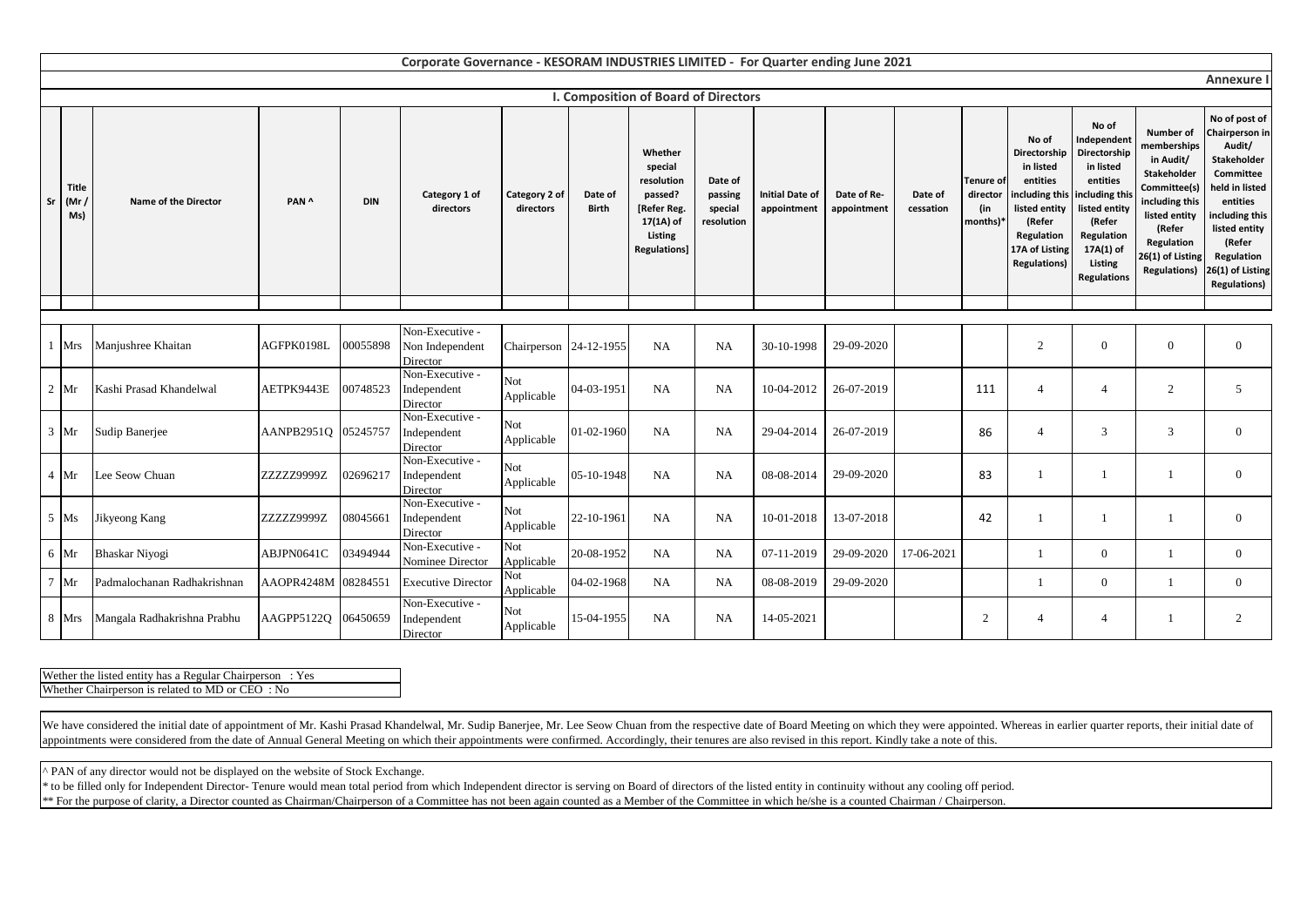# **II. Composition of Committees**

### **A) Audit Committee :-**

Whether the Audit Committee has a Regular Chairperson : Yes

| Sr            | <b>DIN Number</b> | Name of Committee members | <b>Category 1 of directors</b> | Category 2 of | Date of     | Date of    |
|---------------|-------------------|---------------------------|--------------------------------|---------------|-------------|------------|
|               |                   |                           |                                | directors     | Appointment | Cessation  |
|               |                   |                           |                                |               |             |            |
|               | 00748523          | Kashi Prasad Khandelwal   | Non-Executive -                | Chairperson   | 10-04-2012  |            |
|               |                   |                           | Independent Director           |               |             |            |
| $\mathcal{P}$ |                   | Sudip Banerjee            | Non-Executive -                | Member        | 29-04-2014  |            |
|               | 05245757          |                           | Independent Director           |               |             |            |
| 3             | 02696217          | Lee Seow Chuan            | Non-Executive -                | Member        | 08-08-2014  |            |
|               |                   |                           | Independent Director           |               |             |            |
| 4             | 08045661          |                           | Non-Executive -                | Member        | 10-01-2018  |            |
|               |                   | Jikyeong Kang             | Independent Director           |               |             |            |
| 5.            | 03494944          |                           | Non-Executive - Nominee        | Member        | 07-11-2019  | 17-06-2021 |
|               |                   | Bhaskar Niyogi            | Director                       |               |             |            |

# **B) Nomination and Remuneration Committee :-**

Whether the Nomination and Remuneration Committee has a Regular Chairperson : Yes

| Sr | <b>DIN Number</b> | Name of Committee members | <b>Category 1 of directors</b> | Category 2 of | Date of     | Date of          |
|----|-------------------|---------------------------|--------------------------------|---------------|-------------|------------------|
|    |                   |                           |                                | directors     | Appointment | <b>Cessation</b> |
|    |                   |                           |                                |               |             |                  |
|    | 00748523          | Kashi Prasad Khandelwal   | Non-Executive -                | Chairperson   | 10-04-2012  |                  |
|    |                   |                           | Independent Director           |               |             |                  |
|    | 02696217          |                           | Non-Executive -                | Member        | 10-02-2018  |                  |
|    |                   | Lee Seow Chuan            | Independent Director           |               |             |                  |
|    |                   |                           | Non-Executive -                |               |             |                  |
|    | 08045661          | Jikyeong Kang             | Independent Director           | Member        | 10-02-2021  |                  |

# **C) Stakeholders Relationship Committee**

Whether the Stakeholders Relationship Committee has a Regular Chairperson : Yes

| Sr | <b>DIN Number</b> | Name of Committee members   | <b>Category 1 of directors</b> | Category 2 of | Date of     | Date of   |
|----|-------------------|-----------------------------|--------------------------------|---------------|-------------|-----------|
|    |                   |                             |                                | directors     | Appointment | Cessation |
|    |                   |                             | Non-Executive -                |               | 10-04-2012  |           |
|    | 00748523          | Kashi Prasad Khandelwal     | Independent Director           | Chairperson   |             |           |
|    | 2 05245757        | Sudip Baneriee              | Non-Executive -                | Member        | 01-04-2019  |           |
|    |                   |                             | Independent Director           |               |             |           |
|    | 3 08284551        | Padmalochanan Radhakrishnan | <b>Executive Director</b>      | Member        | 08-08-2019  |           |

# **D) Corporate Social Responsibility Committee**

Whether the Stakeholders Relationship Committee has a Regular Chairperson : Yes

| l Sr | <b>DIN Number</b> | Name of Committee members   | <b>Category 1 of directors</b> | Category 2 of | Date of     | Date of          |
|------|-------------------|-----------------------------|--------------------------------|---------------|-------------|------------------|
|      |                   |                             |                                | directors     | Appointment | <b>Cessation</b> |
|      |                   |                             | Non-Executive - Non            |               | 10-04-2012  |                  |
|      | 00055898          | Manjushree Khaitan          | <b>Independent Director</b>    | Chairperson   |             |                  |
|      | 08284551          | Padmalochanan Radhakrishnan | <b>Executive Director</b>      | Member        | 08-08-2019  |                  |
| 3    | 00748523          | Kashi Prasad Khandelwal     | Non-Executive -                | Member        |             |                  |
|      |                   |                             | Independent Director           |               | 17-09-2020  |                  |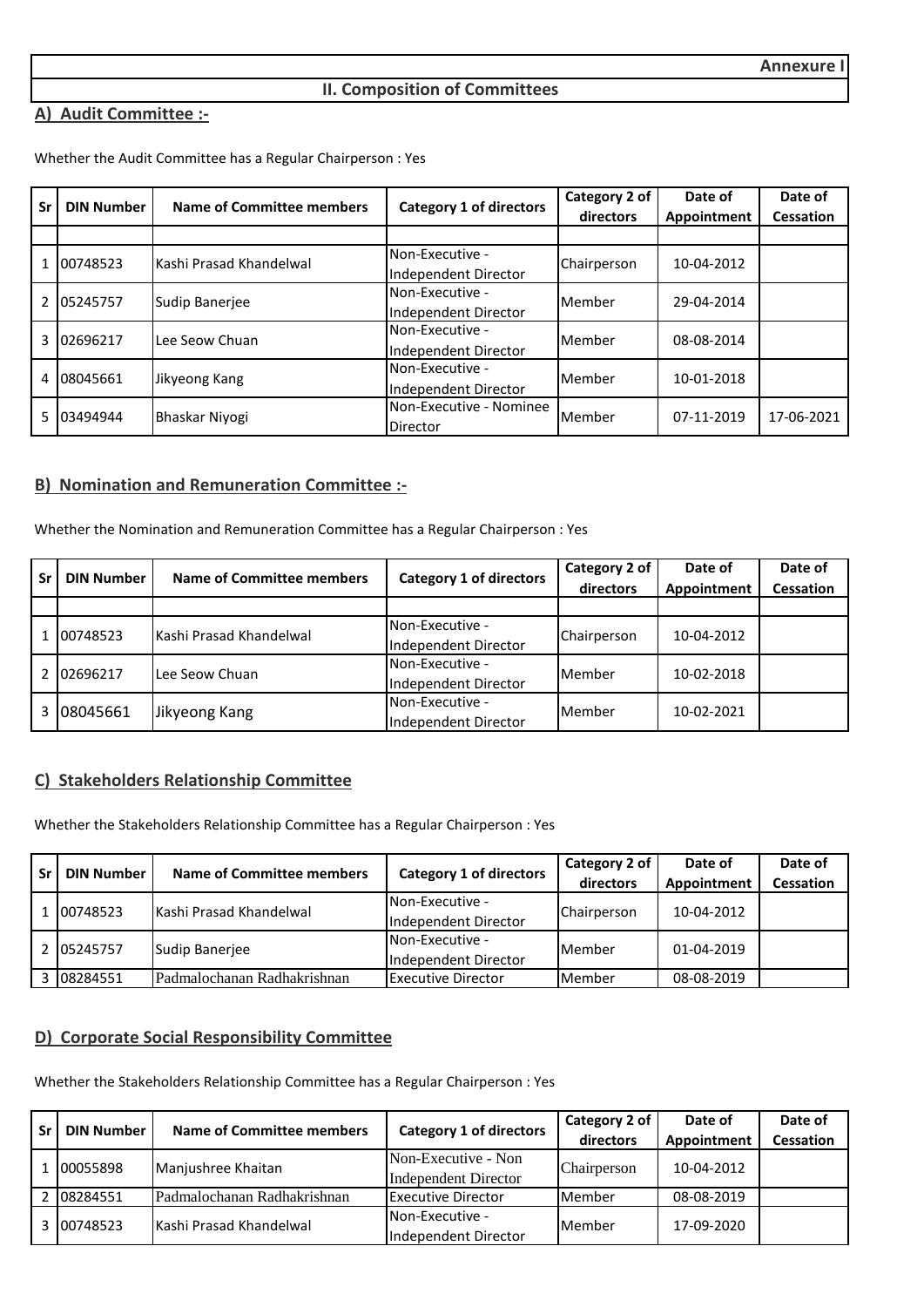|    | Annexure 1                                                |                                                                                                                   |                                                                                   |                                       |                                                            |                                                     |                                                                        |  |  |  |
|----|-----------------------------------------------------------|-------------------------------------------------------------------------------------------------------------------|-----------------------------------------------------------------------------------|---------------------------------------|------------------------------------------------------------|-----------------------------------------------------|------------------------------------------------------------------------|--|--|--|
|    |                                                           | <b>Meeting of Board of Directors</b>                                                                              |                                                                                   |                                       |                                                            |                                                     |                                                                        |  |  |  |
|    |                                                           |                                                                                                                   |                                                                                   |                                       |                                                            |                                                     |                                                                        |  |  |  |
| Sr | Date(s) of meeting<br>(if any) in the<br>previous quarter | Date(s) of meeting<br>(Enter dates of<br>Previous quarter<br>and Current<br>quarter in<br>chronological<br>order) | <b>Maximum</b><br>gap between<br>any two<br>consecutive<br>(in number<br>of days) | Notes for<br>not<br>providing<br>Date | Whether<br>requireme<br>nt of<br>Quorum<br>met<br>(Yes/No) | <b>Number</b><br>οf<br><b>Directors</b><br>present* | No. of<br>Independent<br><b>Directors</b><br>attending<br>the meeting* |  |  |  |
| 1  |                                                           | 14-01-2021                                                                                                        |                                                                                   |                                       | Yes                                                        | 7                                                   | 4                                                                      |  |  |  |
| 2  |                                                           | 19-01-2021                                                                                                        | 4                                                                                 |                                       | Yes                                                        | 7                                                   | 4                                                                      |  |  |  |
| 3  |                                                           | 10-02-2021                                                                                                        | 21                                                                                |                                       | Yes                                                        | 7                                                   | 4                                                                      |  |  |  |
| 4  |                                                           | 16-03-2021                                                                                                        | 33                                                                                |                                       | Yes                                                        | 7                                                   | 4                                                                      |  |  |  |
| 5  |                                                           | 14-05-2021                                                                                                        | 58                                                                                |                                       | Yes                                                        | 7                                                   | 4                                                                      |  |  |  |

\* to be filled in only for the current quarter meetings

|    | <b>Meeting of Committees</b><br>IV.         |                                                                                                                   |                                                                                   |                               |                          |                                                                      |                                           |                                                                        |  |  |
|----|---------------------------------------------|-------------------------------------------------------------------------------------------------------------------|-----------------------------------------------------------------------------------|-------------------------------|--------------------------|----------------------------------------------------------------------|-------------------------------------------|------------------------------------------------------------------------|--|--|
| Sr | <b>Name of Committee</b>                    | Date(s) of meeting<br>(Enter dates of<br>Previous quarter<br>and Current<br>quarter in<br>chronological<br>order) | <b>Maximum</b><br>gap between<br>any two<br>consecutive<br>(in number<br>of days) | Name of<br>other<br>committee | not<br>providing<br>date | Whether<br>Reson for requireme<br>nt of<br>Quorum<br>met<br>(Yes/No) | Number of<br><b>Directors</b><br>present* | No. of<br>Independent<br><b>Directors</b><br>attending the<br>meeting* |  |  |
| 1  | <b>Audit Committee</b>                      | 10-02-2021                                                                                                        |                                                                                   |                               |                          | Yes                                                                  |                                           |                                                                        |  |  |
| 2  | <b>Audit Committee</b>                      | 13-05-2021                                                                                                        | 91                                                                                |                               |                          | Yes                                                                  |                                           | 4                                                                      |  |  |
| 3  | <b>Audit Committee</b>                      | 14-05-2021                                                                                                        |                                                                                   |                               |                          | Yes                                                                  | 5                                         | 4                                                                      |  |  |
| 4  | Nomination and<br>remuneration<br>committee | 19-01-2021                                                                                                        |                                                                                   |                               |                          | Yes                                                                  |                                           | $\overline{2}$                                                         |  |  |
| 5  | Nomination and<br>remuneration<br>committee | 13-05-2021                                                                                                        | 113                                                                               |                               |                          | Yes                                                                  |                                           | 3                                                                      |  |  |

\* to be filled in only for the current quarter meetings

|                | <b>Related Party Transactions</b><br>V.                                                                          |                                     |                                                                             |  |  |  |  |  |
|----------------|------------------------------------------------------------------------------------------------------------------|-------------------------------------|-----------------------------------------------------------------------------|--|--|--|--|--|
| Sr             | Subject                                                                                                          | Compliance<br>status<br>(Yes/No/NA) | If status is "No"<br>details of non-<br>compliance<br>may be given<br>here. |  |  |  |  |  |
|                | Whether prior approval of audit committee obtained                                                               | Yes                                 |                                                                             |  |  |  |  |  |
| $\mathfrak{p}$ | Whether shareholder approval obtained for material RPT                                                           | <b>NA</b>                           |                                                                             |  |  |  |  |  |
| 3              | Whether details of RPT entered into pursuant to omnibus approval have been reviewed by<br><b>Audit Committee</b> | Yes*                                |                                                                             |  |  |  |  |  |

**\*** Details of RPT entered into from 01.04.2021 to 30.06.2021 pursuant to omnibus approval will be reviewed by the Audit Committee in the ensuing Audit Committee Meeting. Preceding Quarter transactions i.e. from 01.01.2021 to 31.03.2021 were reviewed by the Committee at their Meeting held on 14.05.2021.